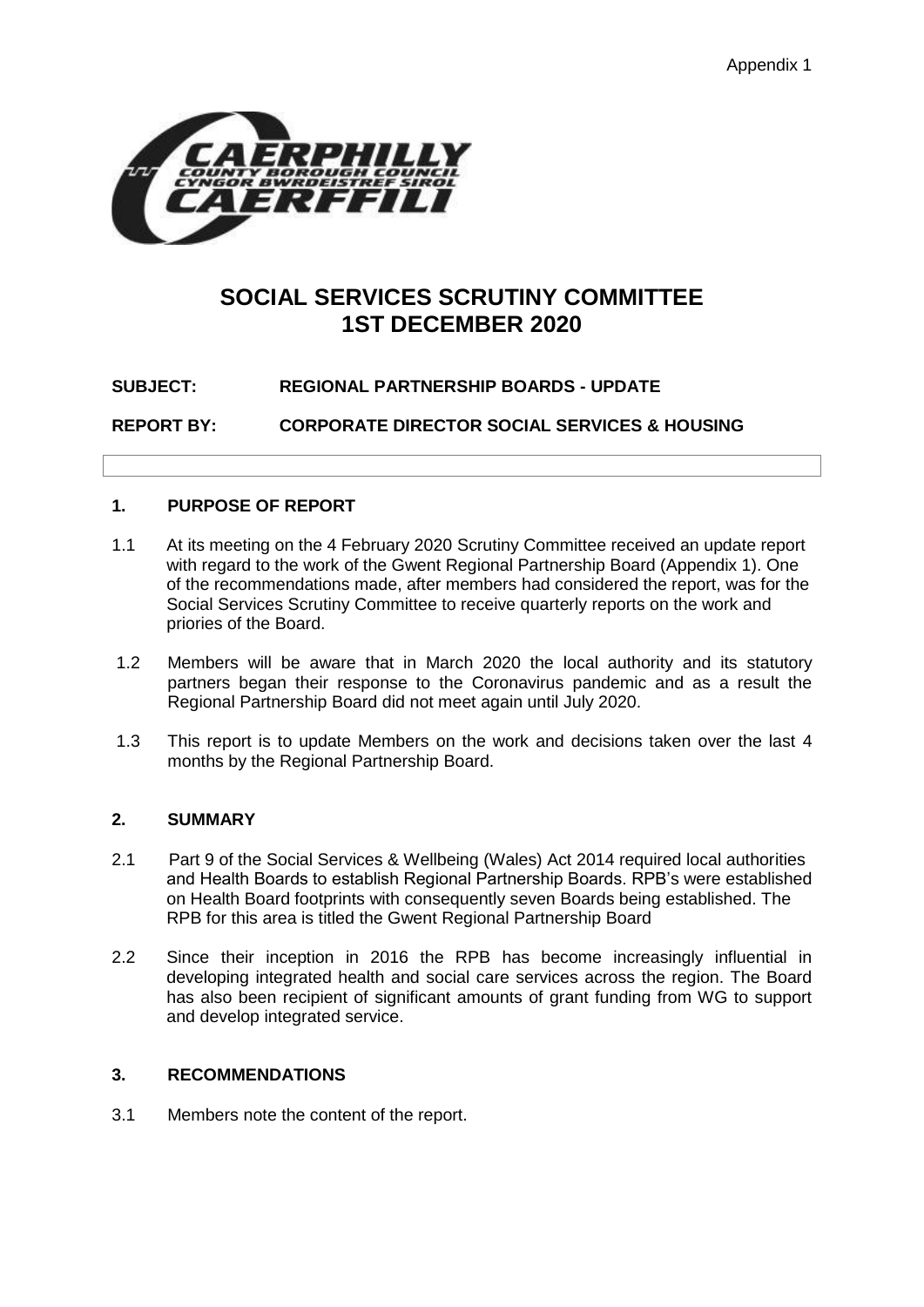# **4. REASONS FOR THE RECOMMENDATIONS**

4.1 As previously stated, the RPB is becoming increasingly influential in shaping health and social care services, not just in Caerphilly CBC but across Wales. Whilst its work programme was put temporarily on hold during the initial phases of the pandemic, it is now back up and running.

# **5. THE REPORT**

- 5.1 The Regional Partnership Board has met on several occasions since the report to Scrutiny Committee on the 4 February 2020, with meetings considering a number of key issues, including;
	- The Coronavirus outbreak across partner agencies and the effect on services.
	- The continuation of funding for the Transformational Offer beyond 2021, in response to Welsh Government's new long term plan for health and social care 'A Healthier Wales'.
	- The reallocation of underspend for 2019/20 and the continuation of the Integrated Care Revenue and Capital Funds.
	- Consideration of the Integrated Winter Plan for 2020/21.
- 5.2 The first meeting of the Regional Partnership Board since the coronavirus outbreak very much focused on how organisations had worked collectively during the Coronavirus pandemic and what had worked well, not so well and any future lessons should we have a further wave. This included feedback from the Citizen Panel on some of the issues that had been raised with them concerning access to healthcare. The Board were reassured that the pandemic had not reached its predicted worst case scenario regarding hospital capacity and support in the community and overall the system had been able to cope with the initial outbreak locally and regionally which was very much due to collaborative working by all partners.
- 5.3 Members may recall that the Regional Partnership Board had successfully submitted a 'Gwent transformational offer' to Welsh Government which granted the Gwent RPB £13.4 million of new limited funding over a two-year period. Members may also recall that this was in response to 'A Healthier Wales' which set out a new £100 million transformational programme. The new transformation fund was intended to provide additional funding to catalyse 'whole system change', driven through the Regional Partnership Boards with an expectation that each region develops a 'transformational offer'.
- 5.4 The offer in Gwent related to five areas, derived from the priority areas within the Area Plan and the considered directions of the Regional Partnership Board. These include:
	- The development of early intervention and prevention services (Integrated Wellbeing Networks);
	- The development of primary and community care services (Compassionate Communities);
	- The redesign of child and adolescent emotional and mental health services (Iceberg model);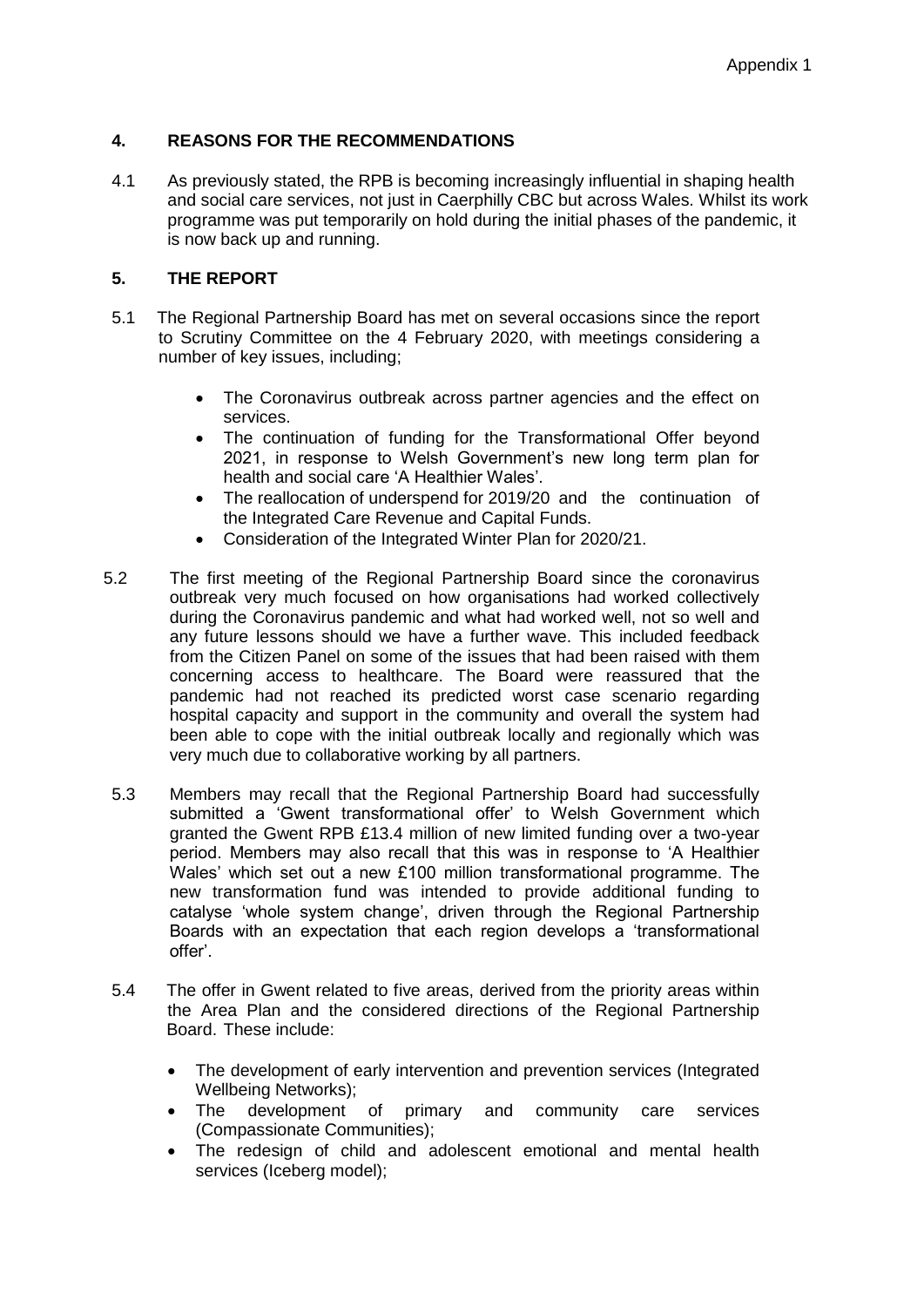- The development of an integrated 'Home First' discharge model;
- The development of workforce planning and organisational development to underpin transformational activity.
- 5.5 The Gwent Transformation Programme has continued to make good progress, with the programmes adapting their scope and focus to ensure they are able to support the local response to COVID-19. The transformation programme continues to deliver at pace, given the extremely short and testing time frame provided by Welsh Government of 2 years. The Board has heard that Welsh Government had agreed to roll over some of funding to allow for some of the projects to continue until March 2021 rather than finish in December 2020. However, during the Coronavirus pandemic some of the projects under the transformation programme had to stop, reduce their offer to the public or redirect towards helping fight the Coronavirus. This has delayed the time available for these models to evidence success and for their evaluations to be completed.
- 5.6 At the time of writing the indications from Welsh Government are that transformation funding will continue for a further transition year in its current format until March 2022. Consequently, each programme is developing a programme of work around financial sustainability, making clear the value of the programmes in line with the wider strategic improvement objectives of the Regional Partnership Board. To support this work, Welsh Government are working with the regions to develop Communities of Practice, to share the learning and support pan regional scaling and also economic demand and management modelling, to demonstrate where longer term system efficiencies can be secured.
- 5.7 All programmes had commissioned evaluation of the models, with the Institute of Public Care being successful for place based care, integrated wellbeing networks and Homefirst and Cedar Associates are leading the evaluation of the ICEBERG model. These pieces of work are being restarted following them pausing during the pandemic.
- 5.8 One of the difficulties with the Transformation funding continues to be recruitment to specialist posts, with staff reluctant to leave existing posts for a short term funded post.
- 5.9 During 2019/20 Local authorities across Gwent had requested that any slippage of funding within existing projects be used for Children with Complex Needs to meet demand for the remainder of this year. Regional Leadership Group endorsed the approach for any ICF revenue slippage to be utilised for Children with Complex Needs. At the end of the Financial year 2019/20 an updated slippage figure of £956,000 was shared on an equal basis with all Local Authorities in Gwent.
- 5.10 An additional £10 million across Wales was announced by the Minister for Health and Social Services on the 24<sup>th</sup> January 2020 for Regional Partnership Boards, the Board agreed that this funding be equally split between Health and Social Services on a 50:50 basis and subsequently was shared equally between the Gwent local authorities.
- 5.11 Winter Planning is an integral part of the Health and Social Care system responsibility and this year's plan has been developed, in line with Welsh Government guidance, with all partners within the Regional Partnership Board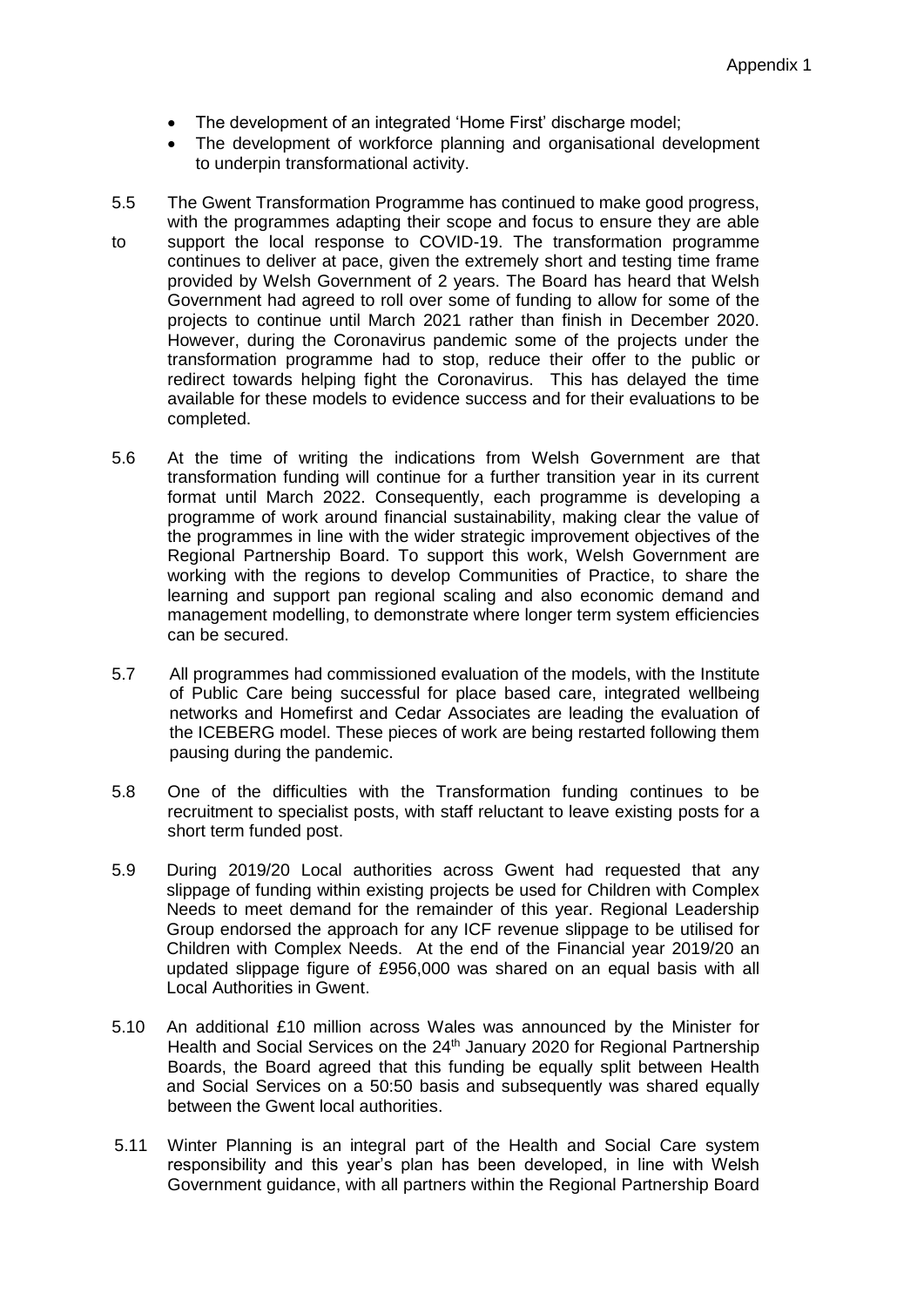(RPB) who have agreed to recommend a number of the activities in order to support patients within the Gwent area. The plan has been developed with colleagues across the Health Board and partners in Social Care, third sector and Welsh Ambulance Service. The RPB signed off and submitted the Winter Plan to Welsh Government in early November 2020 (See Appendix 2).

5.12 The purpose of the plan is to demonstrate by region, the agreed partnership activity, to support the provision of care and support services during this winter period, to outline the safe and integrate management of 'winter pressures' and to provide assurance of a whole system approach to the winter period. The plan is structured around the 'Six goals' and 'Four harms' identified in the National Winter Protection plan. These are;

**Goal 1: Co-ordination, planning and support for high risk groups Goal 2: Signposting, information and assistance for all**

- **Goal 3: Preventing admission of high risk groups**
- **Goal 4: Rapid response in crisis**
- **Goal 5: Great hospital care**

# **Goal 6: Home first when ready**

For Members information the four harms relate to the Coronavirus pandemic these are:

- The harm of COVID-19 itself:
- The harm from overwhelming the NHS and Social Care system;
- The harm from the reduction in non COVID activity;
- The harms from wider societal actions/lockdowns.
- 5.13 The plan sets out a coordinated whole systems approach to the delivery of health and social care services across Gwent, in partnership with both housing and Third sector partners. It sets out the required capacity necessary to protect the system in Gwent during the winter period, within the context of the ongoing COVID-19 pandemic. It demonstrates the depth of partnership working across the Regional Partnership Board providing a clear statement of system wide activity in line with the 'Six goals' and 'Four harms'.
- 5.14 One of the challenges continues to be the recruitment of medical, social care and nurse staffing to enable the increase in the Health Board's bed capacity and enhance community services. The current staffing gaps and high numbers of unfilled nursing posts presents a real risk to effective delivery of this part of the Winter Plan.

# 5.15 **Conclusion**

- 5.15.1 Despite a pause in its activity during the initial stages of the pandemic, this report demonstrates that the Gwent Regional Partnership continues to be at the fore of the transformation of health and social care services across the region. The development of the winter plan is key to us continuing to deliver services through what are undoubtedly going to be a very difficult few months.
- 5.15.2 Further reports on the work of the Board will be brought to Scrutiny Committee in accordance with the Forward Work Programme.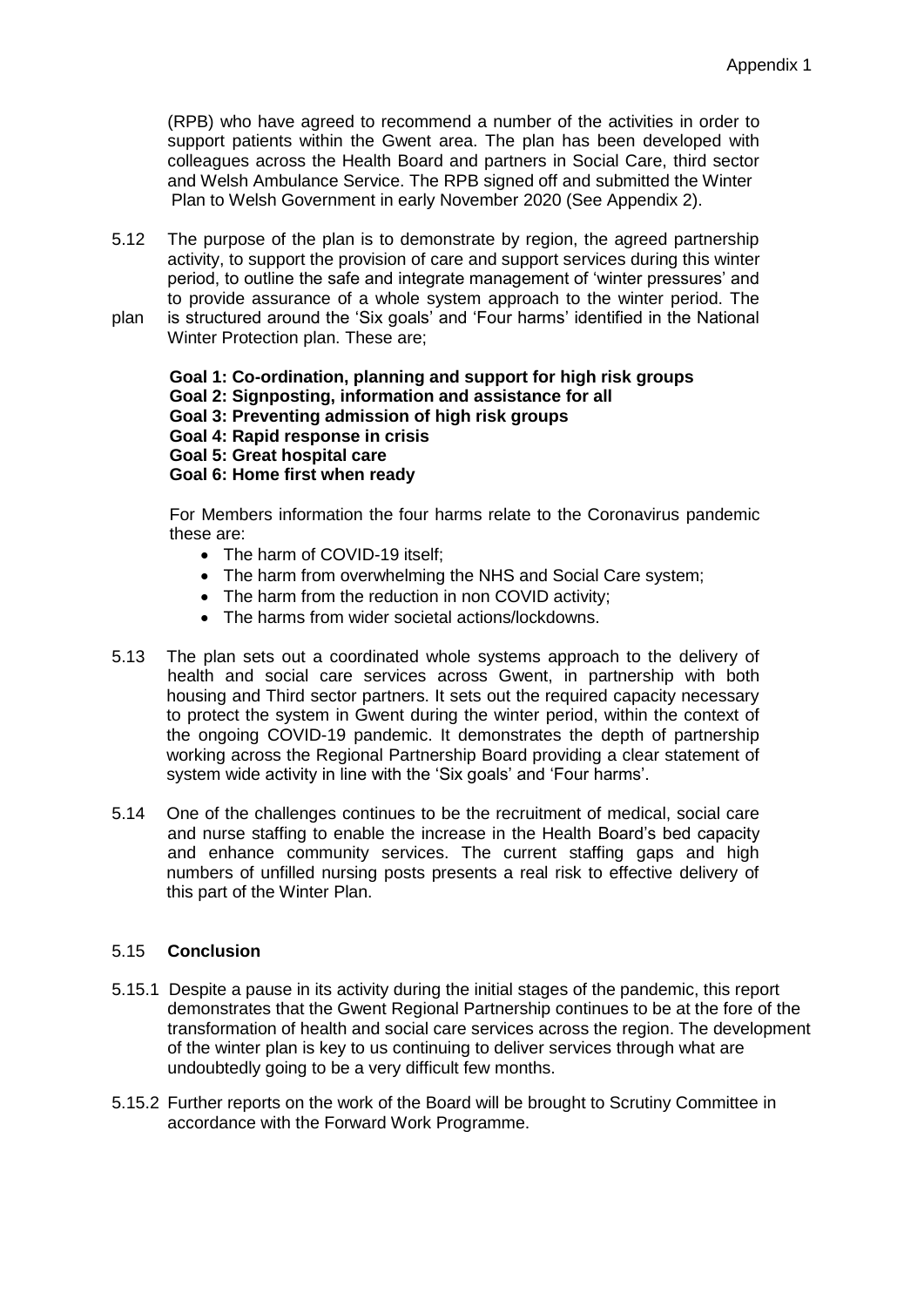#### **6. ASSUMPTIONS**

6.1 There are no assumptions contained in this report.

# **7. LINKS TO RELEVANT COUNCIL POLICIES**

#### 7.1 **Corporate Plan 2018-2023.**

The content of this report contributes towards Well Being Objective 6: Support citizens to remain independent and improve their well-being.

# **8. WELL-BEING OF FUTURE GENERATIONS**

- 8.1 The content of this report contributes to the following Well-being Goals which are:-
	- A resilient Wales
	- A more equal Wales
	- A Wales of cohesive communities
- 8.2 The report is consistent with the five ways of working as defined within the sustainable development principle in the Act as follows:-
	- Long Term the provision of safe care and accommodation for children and vulnerable adults is, and always will be, a key strategic priority for the Council.
	- Improving outcomes for children Looked After will deliver longer term improvements for them individually.
	- Prevention Both Adults and Children's Services is committed to preventing the escalation of need and subsequent demand on higher tier statutory services through the delivery of early intervention and family support services. We continue to strive to keep older people in their own homes for as long as their needs allow.
	- Integration Service developments across the Directorate region are increasingly integrated with Health and other professionals

# **9. EQUALITIES IMPLICATIONS**

9.1 An Equality Impact Assessment is not needed because the issues covered are for information purposes only, therefore the Council's full EIA process does not need to be applied.

# **10. FINANCIAL IMPLICATIONS**

10.1 There are no direct implications arising from this report. The work of the Board has been principally focussed on the allocation and utilisation of grant funding from Welsh Government.

# **11. PERSONNEL IMPLICATIONS**

11.1 There are no direct personnel implications arising from this report.